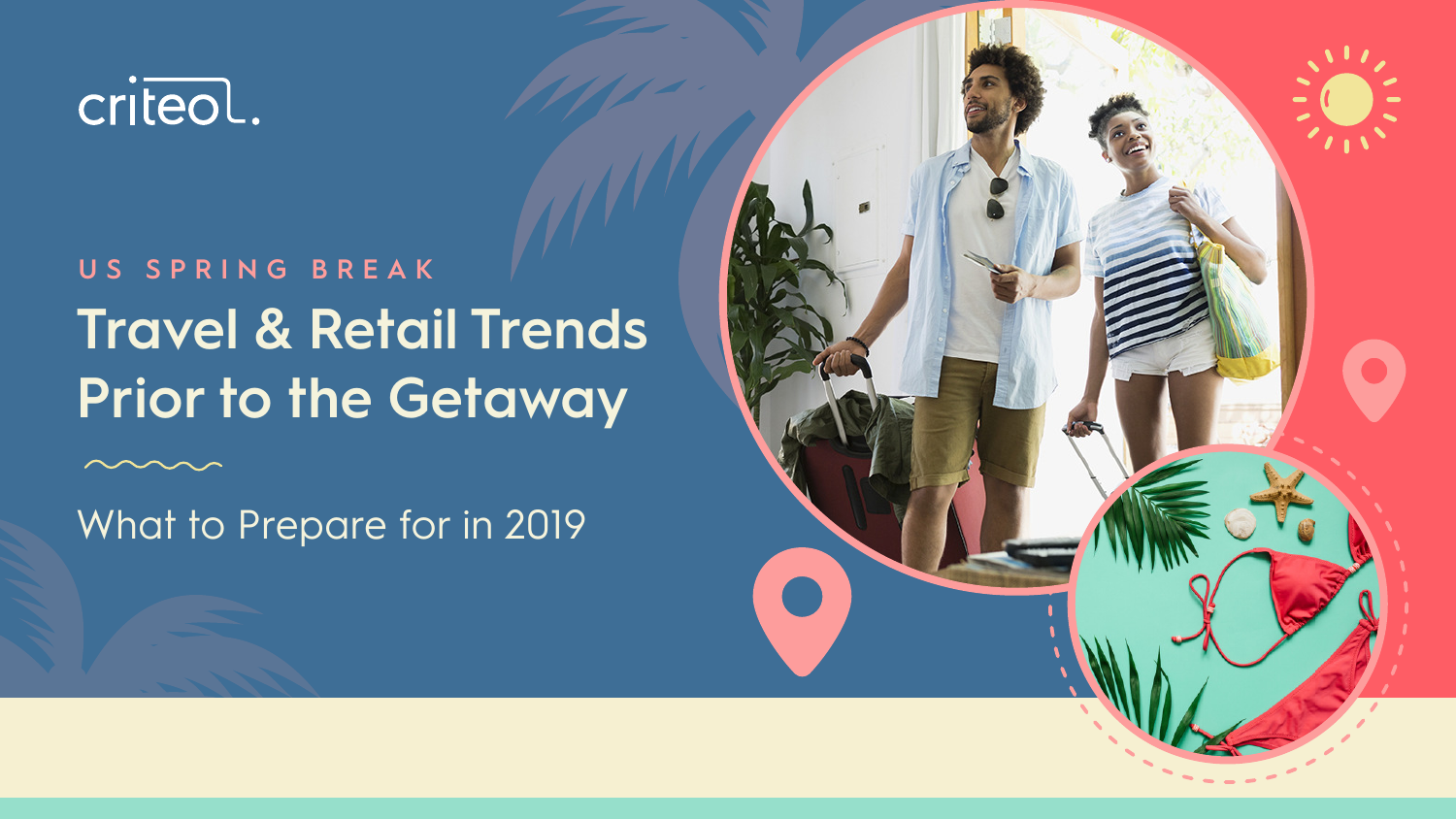

## During winter, bookings for warmer cities rise.

## **USA Spring Travel Insights**

Southern destinations surge after New Year's Eve and particularly in February as travelers search for better weather - or book Spring Break holidays.

It's no surprise that bookings for warmer cities heat up in the cold of February, compared to the December average:

Honolulu Tijuana Cancun Miami Orlando  $+122%$ +123%  $+114%$ +193% +70%

### METHODOLOGY

- Data is drawn from 21 U.S. Air Booking providers, based on over 6.2 million flight tickets booked in Q1 2018.
- Color corresponds to the average index values in February. Darker shades indicate a higher growth of bookings in February.
- Size corresponds to the number of flights booked during the period.
- Top cities for reference: Miami, Orlando, New York, Los Angeles, Las Vegas, Chicago, Dallas, and Seattle.







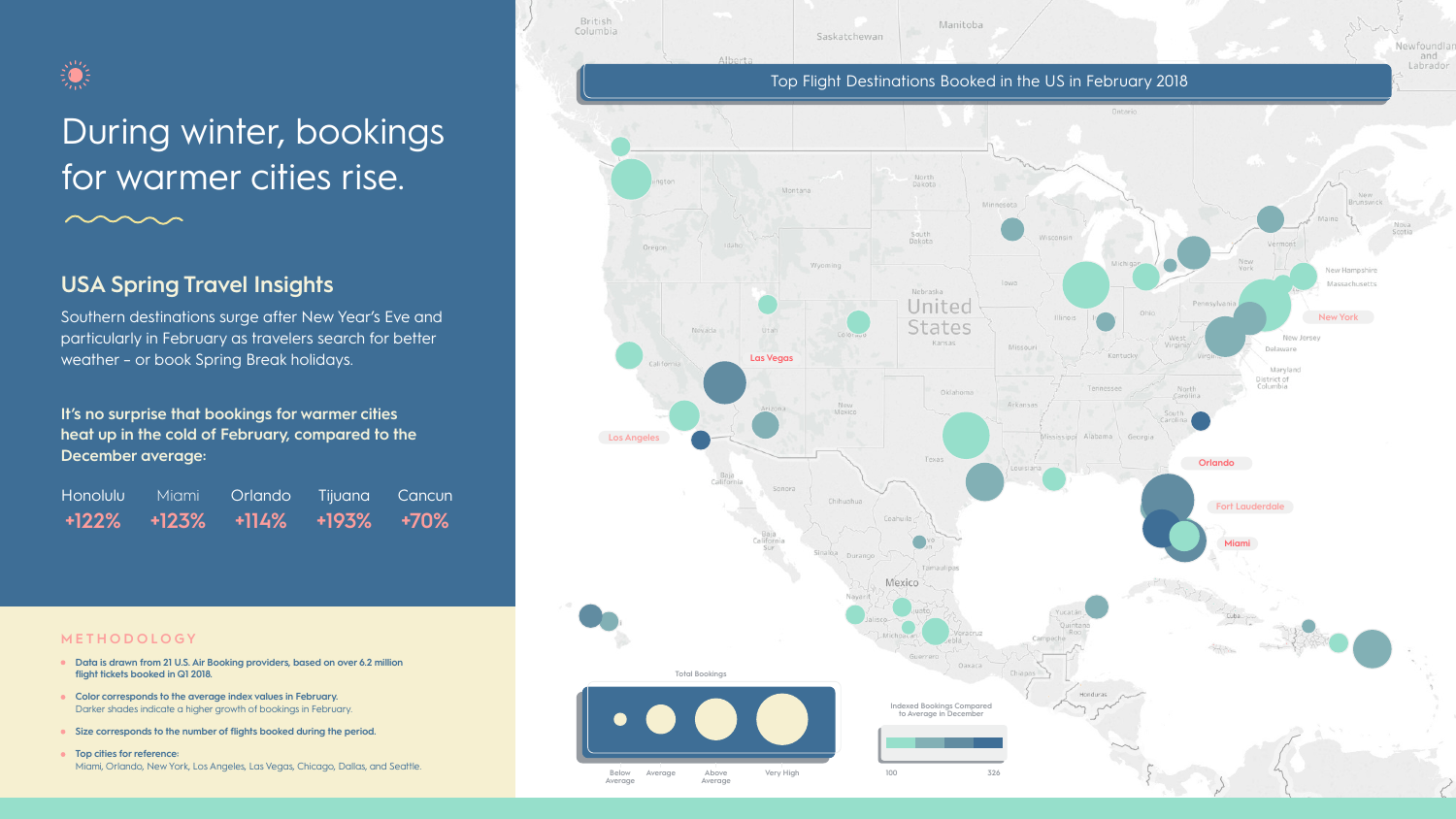

## Warmer destinations top travel bookings in February.

## **Travelers flock to places made to unwind.**

Some destinations may not be the most popular in overall sales but are particular favorites to purchase tickets to in February.

Many cities that top the list are well-known for their warmer temperatures and vacation-worthy offerings like beaches, entertainment, and swimming in pools, lakes, or oceans.





**CONTRACTOR** 



Indianapolis Jacksonville Monterrey Tampa Washington **Montreal** Milwaukee Kahului San Diego Tucson Toronto Houston Memphis Cancun Phoenix Philadelphia Aguadilla Reno Puerto Plata Columbus Charlotte El Paso Sacramento West Palm Beach Pensacola Detroit Los Angeles Santa Ana Boston Summit Lake Windsor Locks Colorado Springs Salt Lake City New York

### Top Trending Cities Booked in February, Compared to Average in December

Source: Indexed monthly flight bookings in February 2018 in the United States, compared to average in December 2017.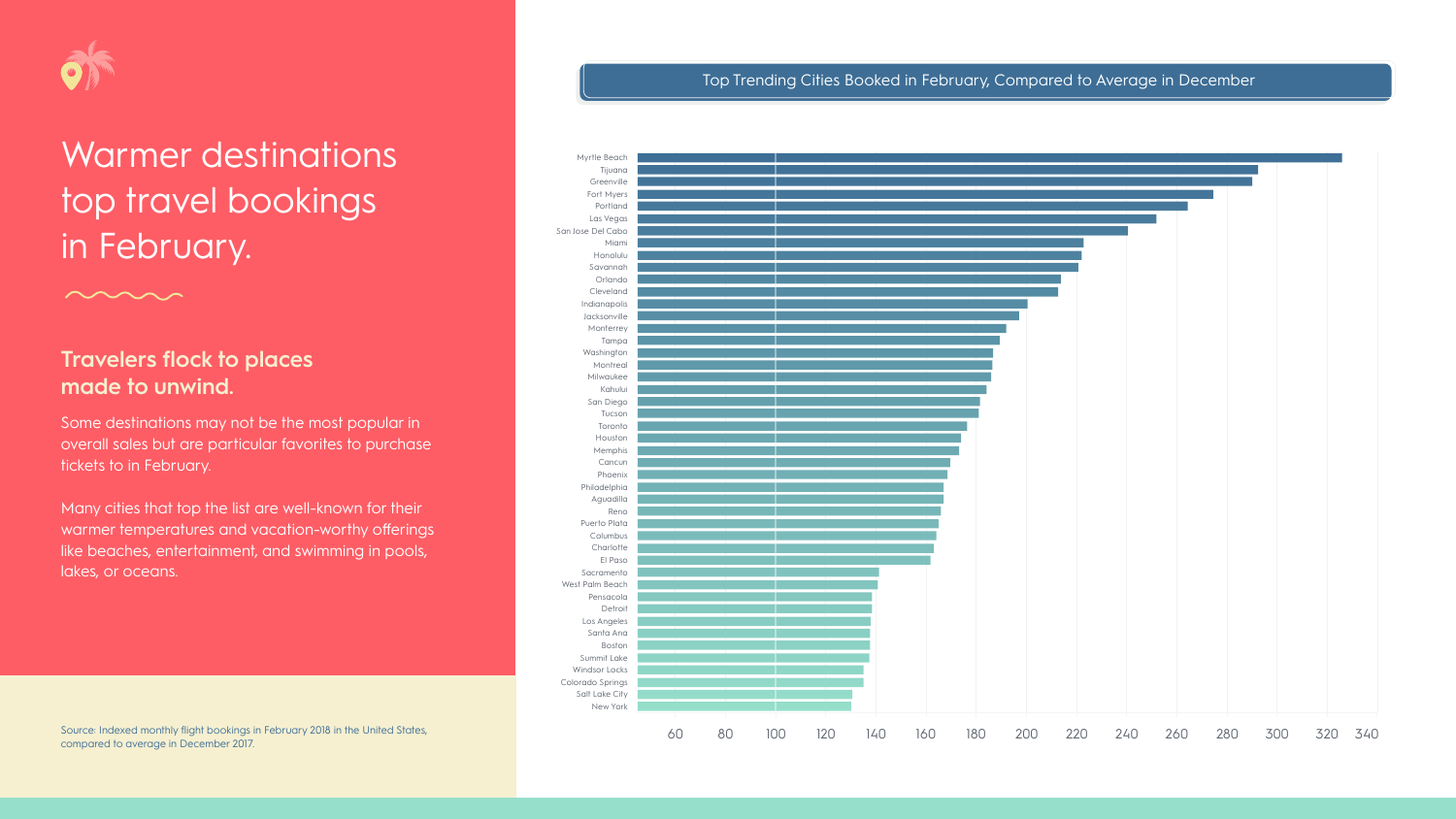

## Spring breakers book as early as January.

### **Students may plan sooner than parents.**

- Most U.S. colleges have spring breaks in March.
- Compared to overall US travel trends, travel to certain destinations is significantly higher at the top of the year.
- Bookings to Las Vegas and Miami see a quick uptick in early January.
- Planning trips to these two big party cities starts early, more than doubling by the third week of January. Sales stay high, with increases of 156% for Las Vegas and 120% for Miami, for over a month through the third week in February.
- More family-friendly spring break destinations, like Los Angeles and Orlando, see a slower rise in bookings.



Criteo data of total flight bookings from United States clients from January to May 2018.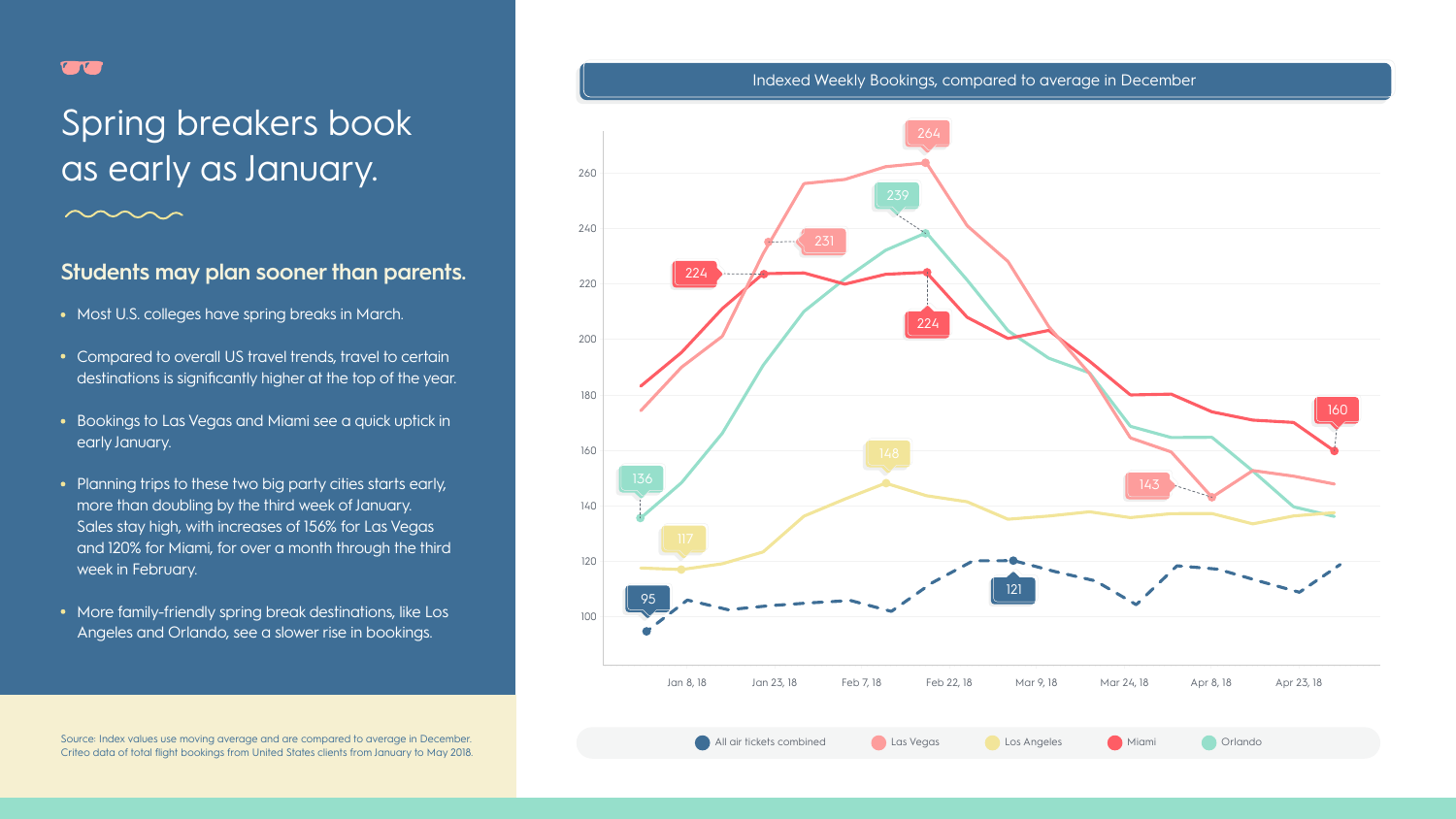

## Hotel bookings rise high with Air.

## **Many travelers book flights and hotels at the same time.**

- Travelers booking flights at this time are also booking hotels.
- The surges and peaks occur within a week of each other.
- Spring break's major destinations make booking accommodations a priority.
- Limited supply and high demand means consumers are looking to secure their stay.
- Travelers book hotels up until the last minute, with the peak reaching a 30% increase in mid-March.



Source: Criteo data of total Hotels/Resorts and Air bookings from United States clients in the first quarter of 2018. Indexed weekly sales are compared to the average in December 2017.